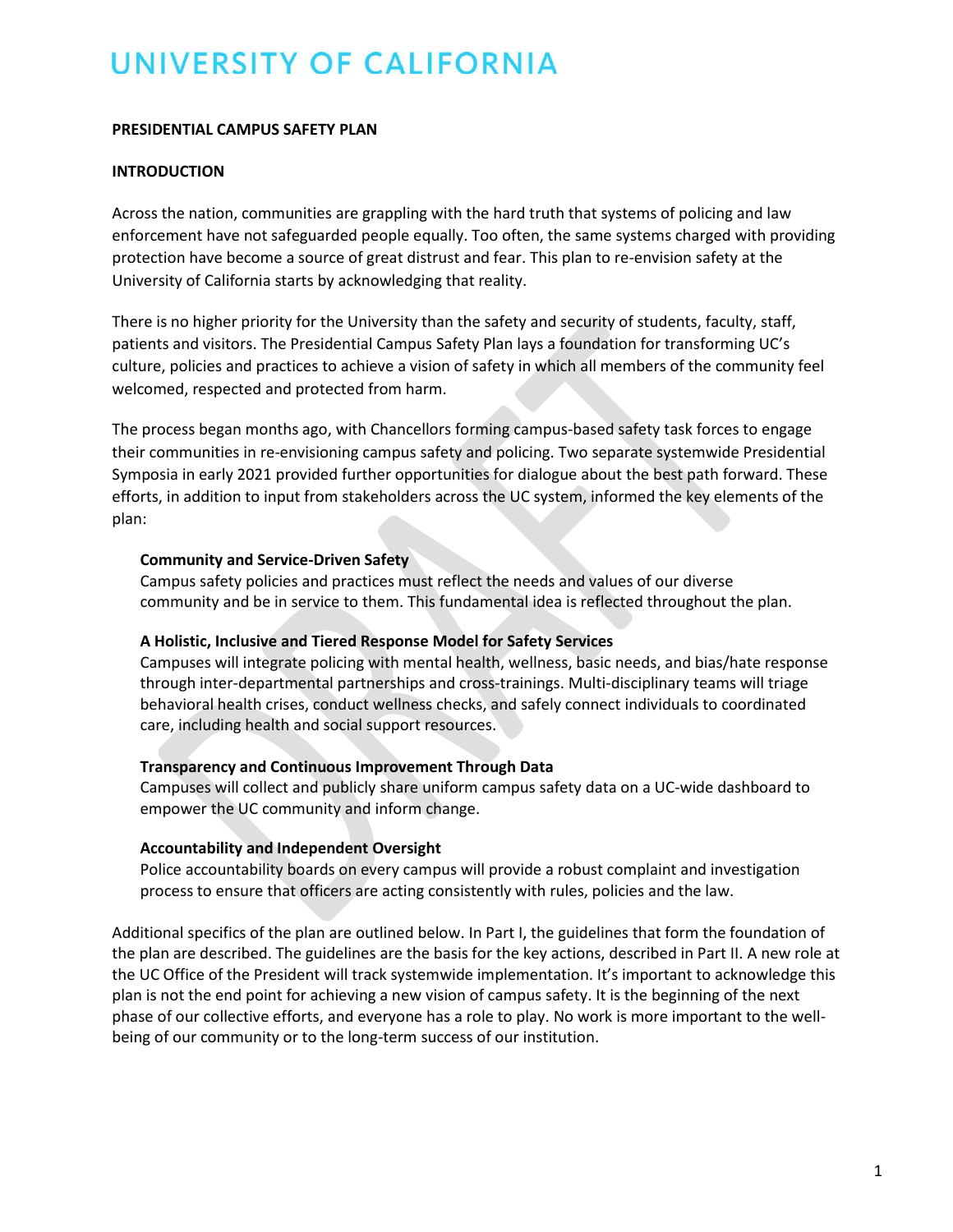#### **PRESIDENTIAL CAMPUS SAFETY PLAN**

## **PART I: GUIDELINES**

## **Guideline 1: Community and Service-Driven Safety**

All members of the UC community should feel valued, welcomed and free from any threat of physical, psychological or emotional harm. Our campus safety system must reflect the needs and values of a diverse campus community including those vulnerable to harm. Specific strategies and tactics in the campus plans will be shaped by a process that includes broad representation of the campus population.

The campus safety system will provide high-quality service in a courteous and accessible manner that allows our community to feel safe and respected in every interaction. Interactions will be held to a high standard of respect and fairness and will be monitored. Hiring procedures and guidelines for campus safety personnel will involve participation of a broad representation of campus community groups including students, faculty, and staff. This begins a continuous process. Campuses will continually engage their communities and improve campus safety practices.

#### **Guideline 2: Holistic, Inclusive and Tiered Response Services**

To ensure the safety of the UC community, a tiered response model will match a call for service with the appropriate type of response and responder(s). This holistic approach will deliberately integrate campus policing with mental health, wellness, basic needs, bias/hate response and other services through interdepartmental partnerships and cross-trainings. Multi-disciplinary crisis teams will triage behavioral health crises, conduct wellness checks, and safely connect individuals to coordinated care, including health and social support resources.

Non-sworn security personnel will more visibly render services such as residence hall foot patrols, providing safe shuttles/walks to students, staffing events requiring additional security, and diffusing unsafe behavior. The University will prioritize deterrence and prevention of violent crimes over the enforcement of non-violent minor offenses, such as non-hazardous traffic violations. The University will reinforce existing guidelines to minimize police presence at peaceful protests, and to seek non-urgent mutual aid first from UC campuses before calling outside law enforcement agencies.

## **Guideline 3: Transparency and Continuous Improvement through Data**

A systemwide dashboard with campus-level detail will be created and regularly updated, to inform and empower the UC community. This data will be used to assess campus safety practices, generate recommendations for best practices, and hold the institution accountable.

## **Guideline 4: Accountability and Independent Oversight**

Campus complaint processes are essential mechanisms for the community to report misconduct and ensure that officers are acting consistently with rules, policies and the law. A standardized and robust complaint and investigation process will be implemented through police accountability boards.

The Office of President will designate a full-time position in service to the campuses, to coordinate campus safety, ensure continuous improvement through best practices and monitor the implementation of the Presidential Campus Safety Plan.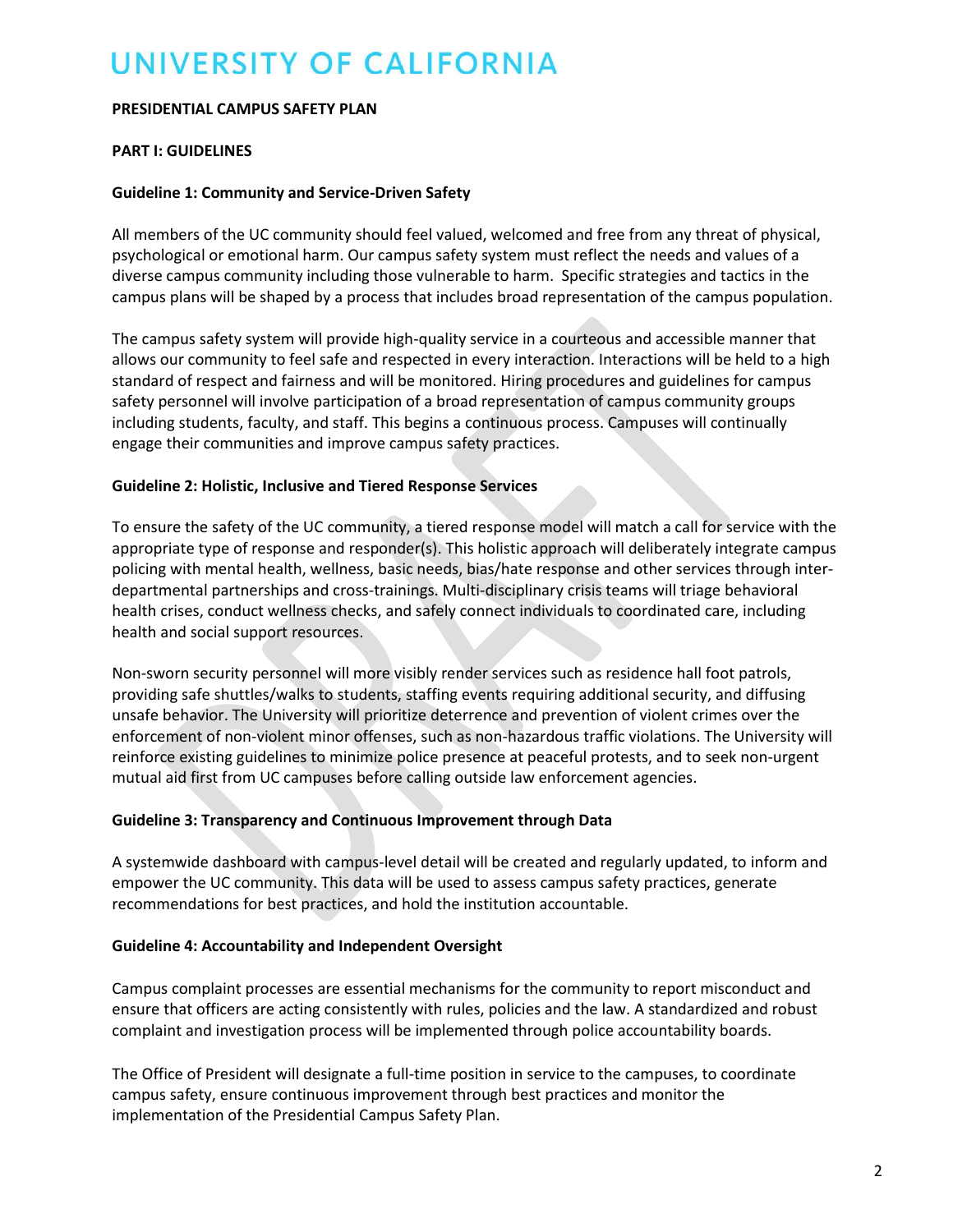Two UC campuses are currently accredited by IACLEA, the International Association of Campus Law Enforcement Administrators. IACLEA is grounded in President Obama's Task Force on 21st Century Policing and continually evaluates and implements best practices for campus safety as part of its accreditation standards. The remaining eight UC campuses will seek this accreditation. Review and accreditation by independent third-party experts will demonstrate operational readiness, align policies and procedures with modern professional standards and best practices, promote a strong emphasis on the safety of the public and officers, offer additional community input opportunities, and provide an independent and ongoing audit and review function.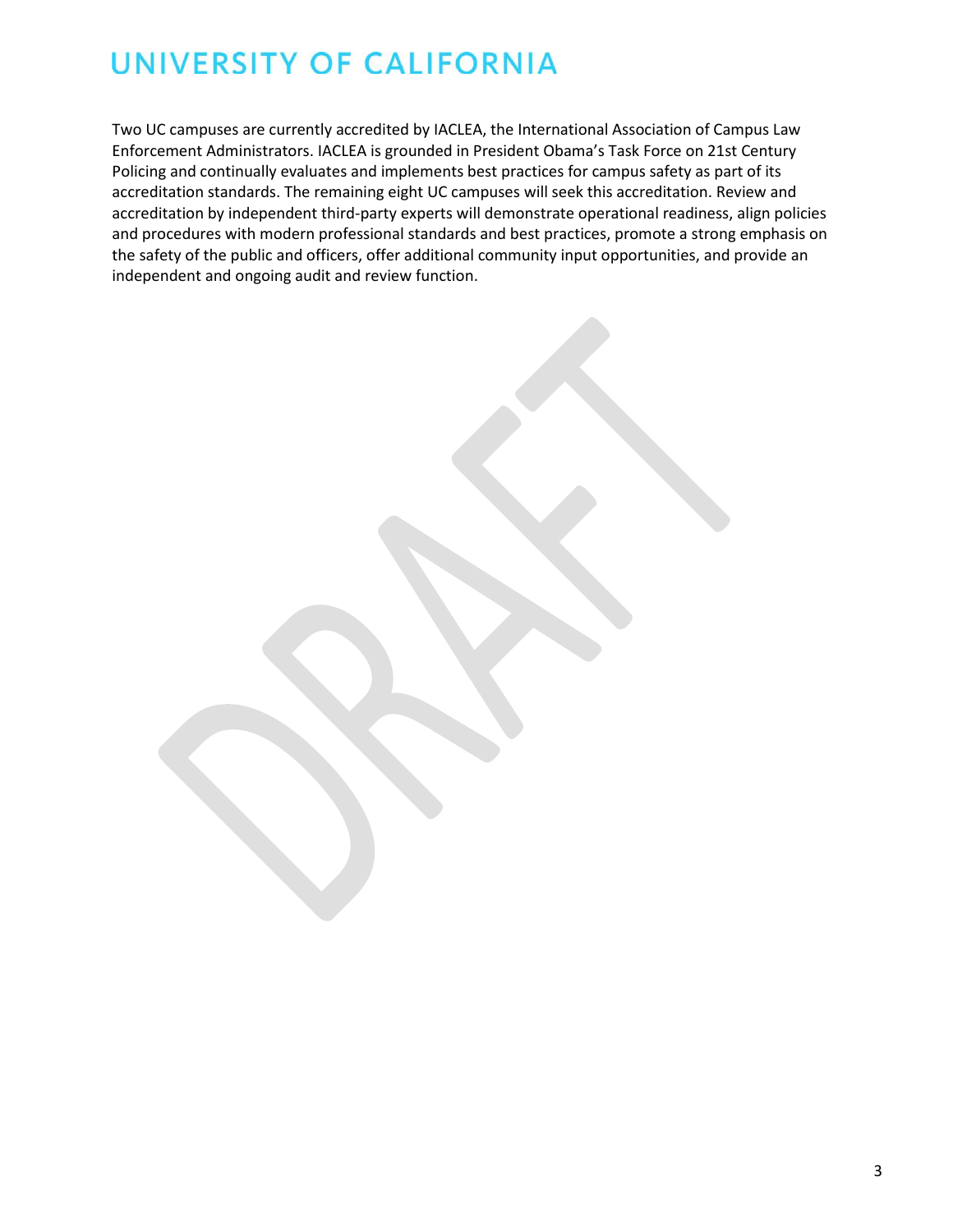## **PRESIDENTIAL CAMPUS SAFETY PLAN**

#### **PART II: IMPLEMENTATION FRAMEWORK**

|      | <b>Actions</b>                                                                                                                                                                                                                                                                                                                                                                                                                                                                                              | Completion<br>Date(s)<br>Expected |
|------|-------------------------------------------------------------------------------------------------------------------------------------------------------------------------------------------------------------------------------------------------------------------------------------------------------------------------------------------------------------------------------------------------------------------------------------------------------------------------------------------------------------|-----------------------------------|
| 1.   | <b>Community-Centered Safety</b>                                                                                                                                                                                                                                                                                                                                                                                                                                                                            |                                   |
| 1.1  | Current and future campus-based task forces or working groups focused on<br>campus safety will include broad representation of the full UC community<br>including historically marginalized communities.                                                                                                                                                                                                                                                                                                    | 9/30/21                           |
| 1.2  | A community-led process will be established that involves faculty, students and<br>staff to define and advise on the specific strategies and approach in the tiered<br>response model (see Guideline 2).                                                                                                                                                                                                                                                                                                    | 9/30/21                           |
| 1.3  | The history of policing, and the variety of views including maintaining, defunding<br>or abolishing police departments, and making space for those ideas and solutions,<br>will be shared and considered by campus leadership.                                                                                                                                                                                                                                                                              | 9/30/21                           |
| 1.4  | All personnel in the whole systems framework referred to in Guideline 2 will be<br>trained on inclusive and respectful service for their interactions with the campus<br>community.                                                                                                                                                                                                                                                                                                                         | 6/30/22                           |
| 1.5  | Except in urgent or emerging crises, all campus safety service providers will<br>proactively provide their name, contact information, reason for stop or call<br>response, and confirm how feedback can be sent.                                                                                                                                                                                                                                                                                            | 12/31/21                          |
| 1.6  | The campus community will regularly be surveyed on their experiences with<br>campus safety personnel, and the data will be utilized to inform future training<br>and other actions.                                                                                                                                                                                                                                                                                                                         | 3/31/22                           |
| 1.7  | Real-time feedback platforms will allow for community members to comment on<br>every interaction within the whole systems framework; feedback will drive<br>continuous improvement.                                                                                                                                                                                                                                                                                                                         | 6/30/22                           |
| 1.8  | Each campus will develop and implement procedures and guidelines for the UC<br>community, including students, faculty, and staff, to participate in the interview<br>process of UC police department and other campus safety personnel.                                                                                                                                                                                                                                                                     | 12/31/21                          |
| 1.9  | Evaluations for candidates in hiring and promotional decisions for campus safety<br>roles will include behaviors consistent with the University's principles of<br>community and their commitment to integrity, excellence, accountability, and<br>respect.                                                                                                                                                                                                                                                 | 9/30/21                           |
| 1.10 | As part of its standard background check, the University will not hire officers or<br>any campus safety personnel with any sustained findings of misconduct related to<br>moral turpitude, sexual harassment, bias, discrimination, or any other finding<br>determined to be inconsistent with the University's principles and values, or who<br>resigned while under investigation.                                                                                                                        | 9/30/21                           |
| 1.11 | Sworn and unsworn safety personnel must receive high-quality and regular<br>training in verbal de-escalation and non-violent crisis intervention, lawful use of<br>force, cultural competency and diversity, anti-racism, the potential for biased<br>policing, and responses to certain offenses such as domestic violence, sexual<br>violence, and hate crimes. Training on diversity, anti-bias and sex crimes should be<br>conducted in consultation with campus Diversity, Equity, and Inclusion (DEI) | 12/31/21                          |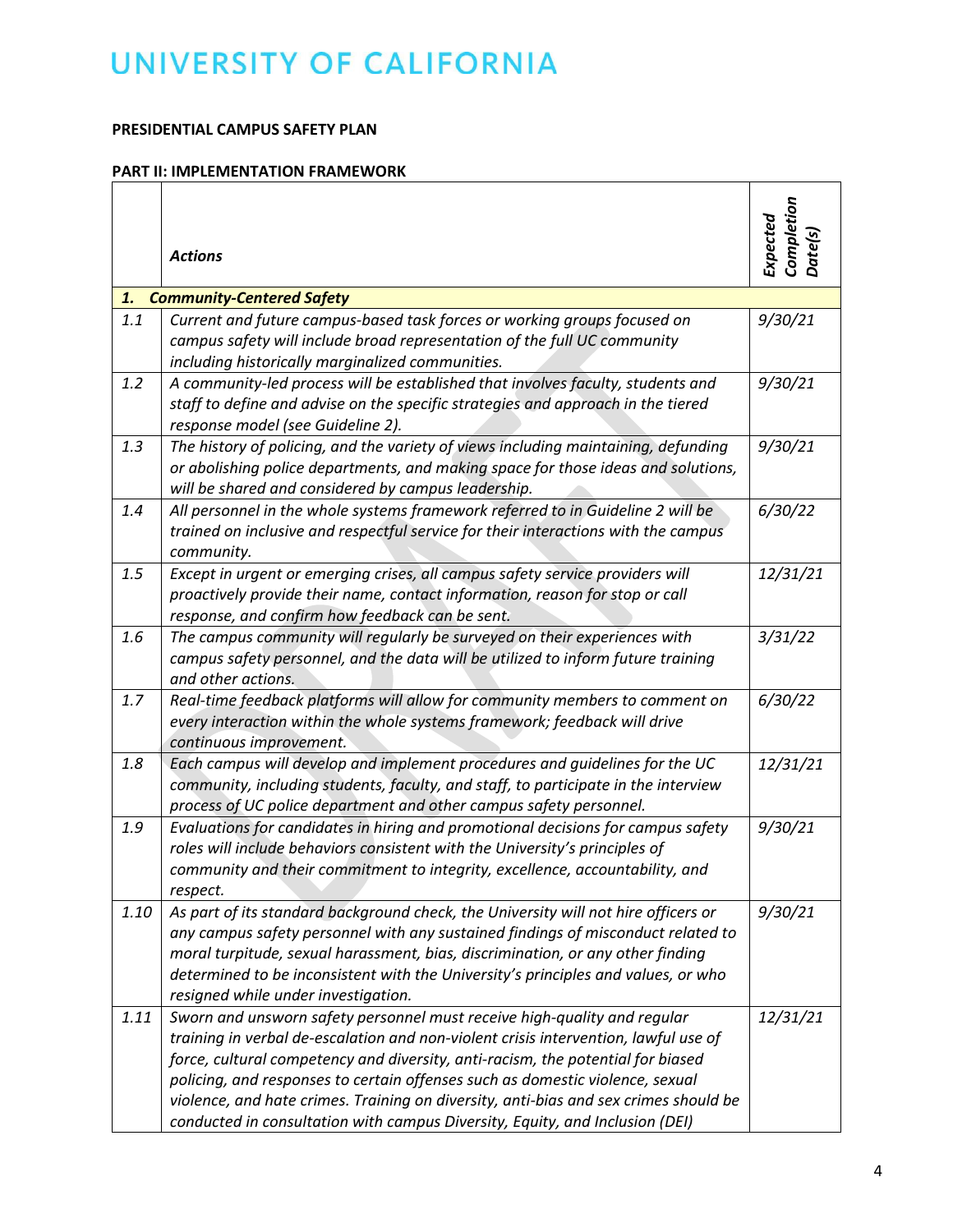|                  |                                                                                        | Completion<br>Expected |
|------------------|----------------------------------------------------------------------------------------|------------------------|
|                  | <b>Actions</b>                                                                         | Date(s)                |
|                  | offices, and Title IX offices, respectively.                                           |                        |
| 1.12             | Campus safety personnel will continue to participate in campus special events,         | 9/30/21                |
|                  | meet with faculty, students and staff groups, share crime prevention and self-         |                        |
|                  | defense expertise, and more, to build open lines of communication, engagement          |                        |
|                  | and understanding.                                                                     |                        |
| 1.13             | The UC Office of the President will form a systemwide workgroup to recommend           | 8/31/21                |
|                  | uniform, armament, and vehicle standards for every tier in the safety model            |                        |
|                  | including for police officers, public safety officers, and student community officers. |                        |
| 2.               | <b>Holistic, Inclusive and Tiered Response Services</b>                                |                        |
| 2.1              | In consultation with the community (see 1.2 above), campuses will develop and          | 12/31/21               |
|                  | define roles and responsibilities for all functions in the holistic, inclusive, tiered |                        |
|                  | response service portfolio. Each campus will pause hiring of non-essential campus      |                        |
|                  | safety personnel until the plan has been submitted.                                    |                        |
| 2.2              | To support a holistic tiered response model, campuses will launch its                  | 6/30/22                |
|                  | reconfiguration of campus safety roles and functions, including the repurposing of     |                        |
|                  | existing sworn officer positions to other safety, wellness or social service roles.    |                        |
| 2.3              | Campuses will develop staffing plans to enable availability of the tiered response     | 12/31/21               |
|                  | crisis intervention teams 24/7. As necessary, campuses will consult with county        |                        |
|                  | offices to coordinate training, response and continuity of care for mental health      |                        |
|                  | services.                                                                              |                        |
| 2.4              | Campuses will develop a campus safety "whole systems" infrastructure which             | 6/30/22                |
|                  | integrates campus policing more deliberately with mental health, wellness, basic       |                        |
|                  | needs, sexual harassment prevention, bias/hate response, and so forth.                 |                        |
|                  | Leadership will foster partnerships and cross-trainings across Student Affairs,        |                        |
|                  | Campus Safety, Student Health Centers, Title IX offices and CARE advocates,            |                        |
|                  | Diversity, Equity and Inclusion offices, and other campus support services             |                        |
|                  | providers.                                                                             |                        |
| 2.5              | Campuses will reinforce and communicate University and campus guidance on              | 9/30/21                |
|                  | protest response, role of police, observers or monitors, and use of mutual aid so      |                        |
|                  | that community members are aware of expectations, functions, and roles.                |                        |
| 2.6              | In consultation with Campus Counsel and Student Affairs, campuses will consider        | 9/30/21                |
|                  | addressing the harm created by the traditional criminal justice system through         |                        |
|                  | adjudication of nonviolent and low-level crimes using community-based solutions,       |                        |
|                  | such as restorative justice programs or neighborhood courts.                           |                        |
| 3.               | <b>Transparency and Continuous Improvement through Data</b>                            |                        |
| 3.1              | Campuses will post these categories of safety data annually:                           | 12/31/21               |
|                  | •Crimes Data (Part I and Part II)                                                      |                        |
|                  | •Use of Force                                                                          |                        |
|                  | •Campus Safety Workforce Summary                                                       |                        |
|                  | •Campus Safety Fiscal Year Budget                                                      |                        |
|                  | • Stops (RIPA compliant as required by California Law)                                 |                        |
|                  | • Complaints (consistent with California Department of Justice requirement)            |                        |
|                  | •Calls for service                                                                     |                        |
| 3.2 <sub>a</sub> | A working group will be established to develop an implementation plan for a            | 8/31/21                |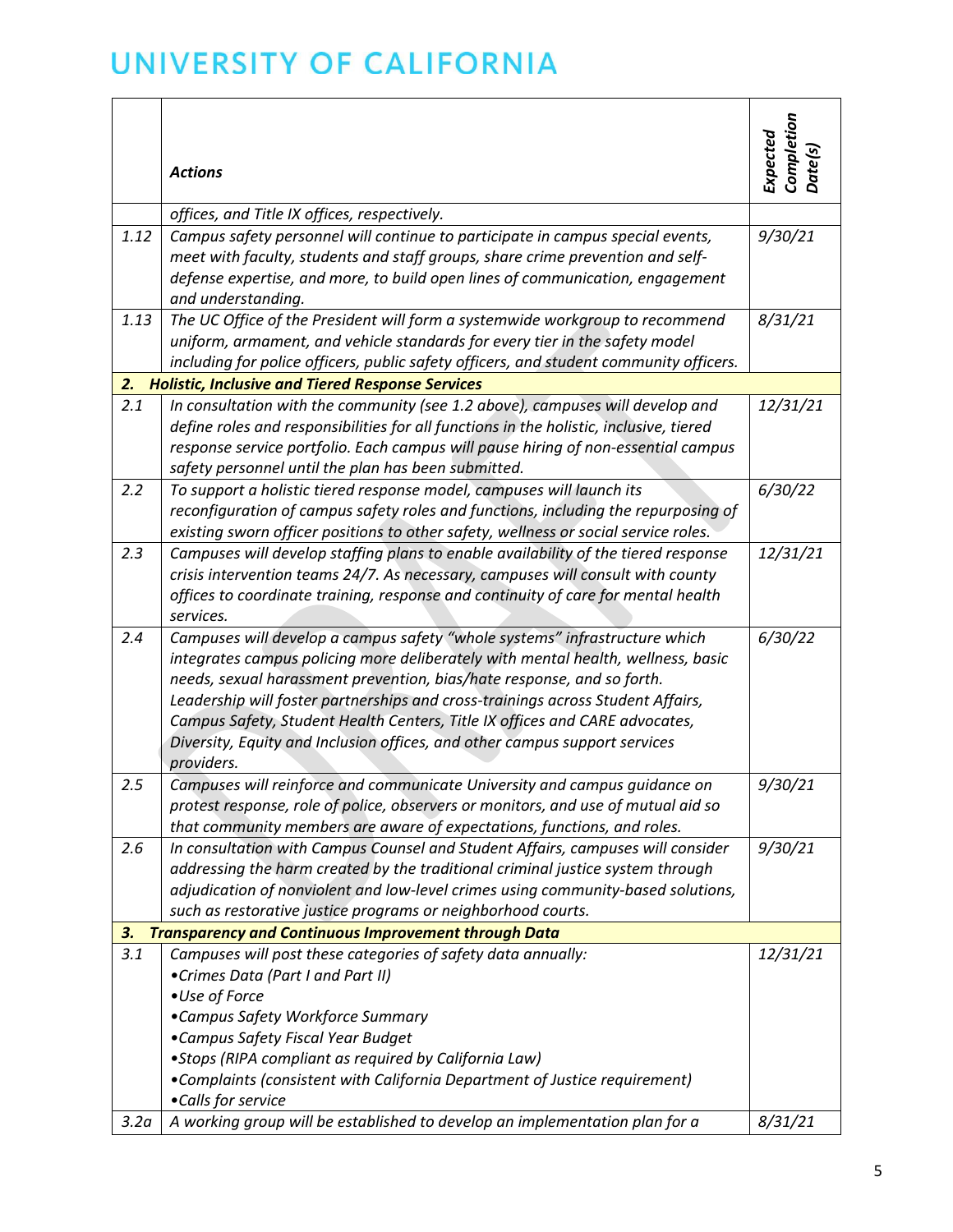|                  | <b>Actions</b>                                                                                                                                                                                                                                                                                                                                                                                                                                                                                                                                                                                                                                                                                                                                                                                                                                                                                                                                                                                                                                                                                                                   | Completion<br>Date(s)<br>Expected |
|------------------|----------------------------------------------------------------------------------------------------------------------------------------------------------------------------------------------------------------------------------------------------------------------------------------------------------------------------------------------------------------------------------------------------------------------------------------------------------------------------------------------------------------------------------------------------------------------------------------------------------------------------------------------------------------------------------------------------------------------------------------------------------------------------------------------------------------------------------------------------------------------------------------------------------------------------------------------------------------------------------------------------------------------------------------------------------------------------------------------------------------------------------|-----------------------------------|
|                  |                                                                                                                                                                                                                                                                                                                                                                                                                                                                                                                                                                                                                                                                                                                                                                                                                                                                                                                                                                                                                                                                                                                                  |                                   |
|                  | systemwide dashboard in three phases, based on quality, availability and<br>consistency of data by category across all 10 UC campuses. Membership will be<br>from appropriate offices with technical expertise at the UC Office of the President<br>as well as campus offices, as needed, and will develop a proposed plan and<br>budget to fund central collection, storage, security, and access protocols and<br>reporting of data long-term. The below milestones will guide implementation in a<br>phased approach.                                                                                                                                                                                                                                                                                                                                                                                                                                                                                                                                                                                                         |                                   |
| 3.2 <sub>b</sub> | .Post on the UC Office of the President website: crime statistics, use of force data,<br>UC Police Department (UCPD) workforce data<br><i>-Deliver preliminary set of data submission specifications and dates</i><br>.Develop systemwide dashboard work plan and budget                                                                                                                                                                                                                                                                                                                                                                                                                                                                                                                                                                                                                                                                                                                                                                                                                                                         | 12/31/21                          |
| 3.2c             | . Design and implement a data collection process and storage system for all data<br>identified above<br>.Launch of systemwide dashboard<br>.Include campus safety data in the systemwide UC Accountability Report                                                                                                                                                                                                                                                                                                                                                                                                                                                                                                                                                                                                                                                                                                                                                                                                                                                                                                                | 6/30/22                           |
| 3.2d             | Incorporate all remaining data into systemwide dashboard                                                                                                                                                                                                                                                                                                                                                                                                                                                                                                                                                                                                                                                                                                                                                                                                                                                                                                                                                                                                                                                                         | 6/30/23                           |
| 4.               | <b>Accountability and Independent Oversight</b>                                                                                                                                                                                                                                                                                                                                                                                                                                                                                                                                                                                                                                                                                                                                                                                                                                                                                                                                                                                                                                                                                  |                                   |
| 4.1a             | Each campus, using the UC Davis Police Accountability Board's procedures and<br>policies as minimum standards, will establish a campus police accountability body<br>and procedures to review investigation reports regarding public complaints<br>against UCPD. This body will provide recommendations to ensure that complaints<br>regarding UCPD policies and the conduct of UCPD personnel are resolved in a fair,<br>thorough, reasonable, and expeditious manner. These bodies will solicit public<br>input and conduct community outreach.                                                                                                                                                                                                                                                                                                                                                                                                                                                                                                                                                                                | 9/30/22                           |
| 4.1 <sub>b</sub> | Each member of the campus accountability body, including students, faculty, and<br>staff, must be fully trained on how to comply with procedural, statutory, and<br>confidentiality requirements, and must be able to commit to consistent service<br>within any given appointment period and to serve impartially.                                                                                                                                                                                                                                                                                                                                                                                                                                                                                                                                                                                                                                                                                                                                                                                                              | 9/30/22                           |
| 4.2 <sub>a</sub> | Campuses will determine a complaint processing and investigation unit that is<br>independent of the campus police department and that is trained in the legal,<br>statutory, policy, and confidentially requirements of these investigations.<br>Investigators shall have access to records and information deemed relevant to the<br>investigation of the complaint. The investigator will deliver confidential<br>investigation reports that protect the identities of individuals involved to the<br>police accountability body for independent review. The investigation and<br>investigation report should be completed within ninety (90) days of being<br>assigned to an investigator, unless for cause and authorized.<br>Campuses will determine the appropriate offices to coordinate and staff the<br>accountability body. The police accountability body will be staffed by UC<br>employees who are organizationally independent of the police department. The<br>campus police department will not lead the investigation of complaints brought<br>before the accountability body or staff the accountability body. | 9/30/22                           |
| 4.2 <sub>b</sub> | The UC Office of the President, through the Office of Ethics, Compliance and Audit                                                                                                                                                                                                                                                                                                                                                                                                                                                                                                                                                                                                                                                                                                                                                                                                                                                                                                                                                                                                                                               | 6/30/22                           |